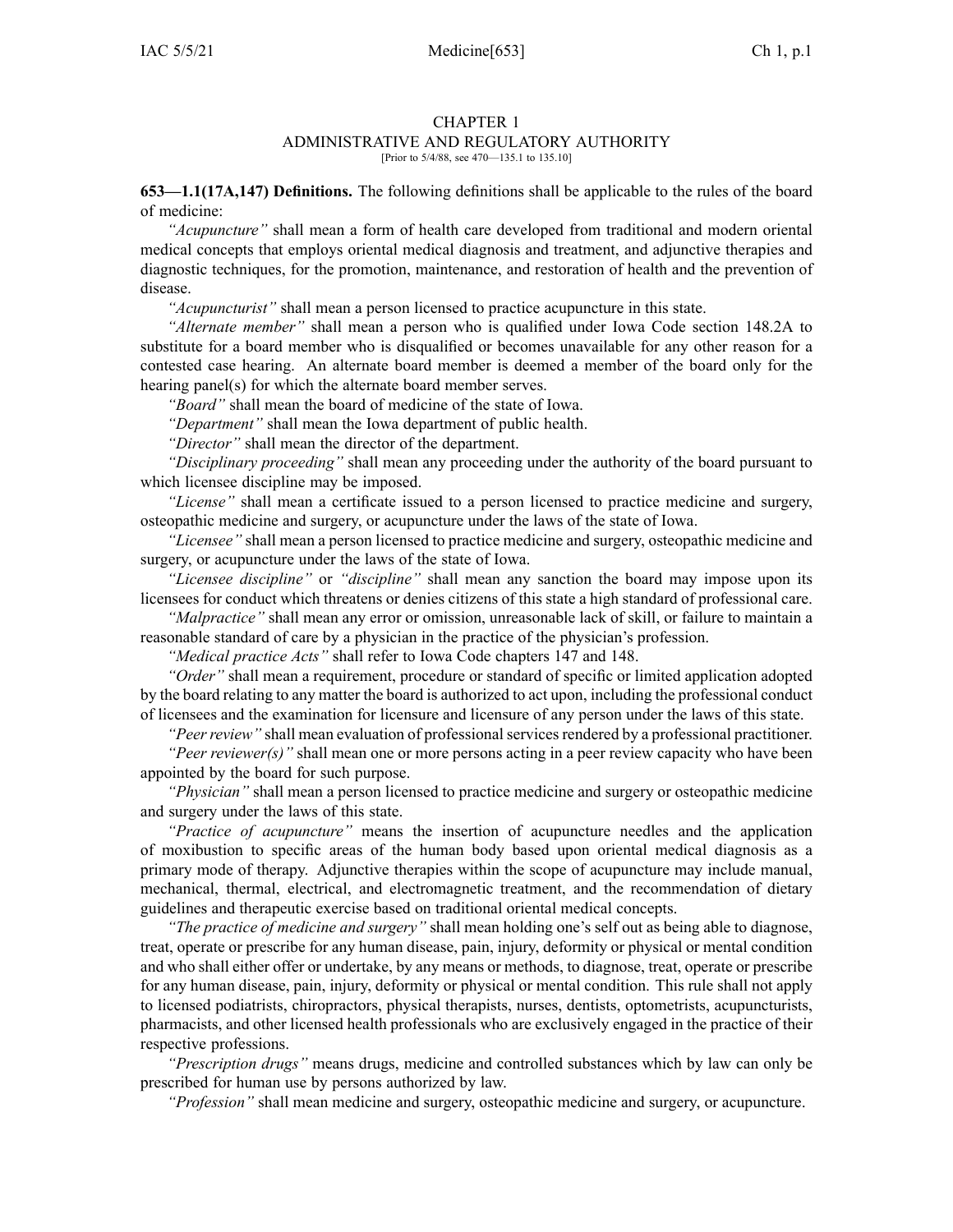*"Respondent"* shall mean <sup>a</sup> licensee charged by the board in <sup>a</sup> complaint and statement of charges with violations of statutes or rules relating to the practice of medicine and surgery, osteopathic medicine and surgery, or acupuncuture.

*"Rule"* shall mean <sup>a</sup> regulation, requirement, procedure, or standard of general application prescribed by the board relating to either the administration or enforcement of Iowa Code chapters [147](https://www.legis.iowa.gov/docs/ico/chapter/147.pdf), [148](https://www.legis.iowa.gov/docs/ico/chapter/148.pdf), and [148E](https://www.legis.iowa.gov/docs/ico/chapter/148E.pdf).

**653—1.2(17A) Purpose of board.** The purpose of the board is to administer and enforce the provisions of Iowa Code chapters [147](https://www.legis.iowa.gov/docs/ico/chapter/147.pdf), [148](https://www.legis.iowa.gov/docs/ico/chapter/148.pdf), [148E](https://www.legis.iowa.gov/docs/ico/chapter/148E.pdf), and [272C](https://www.legis.iowa.gov/docs/ico/chapter/272C.pdf) with regard to the practice of medicine and surgery, osteopathic medicine and surgery, and acupuncture, including, but not limited to, the examination of applicants; determining the eligibility of applicants for licensure by examination or endorsement; the granting of permanent, temporary, resident or special licenses to physicians; determining the ineligibility of physicians to provide supervision to physician assistants; the investigation of violations or alleged violations of statutes and rules relating to the practice of medicine and surgery, osteopathic medicine and surgery, and acupuncture; the imposition of discipline upon licensees as provided by statute or rule; and the operation of <sup>a</sup> licensee review committee for the purpose of evaluating and monitoring licensees who are impaired as <sup>a</sup> result of alcohol or drug abuse, dependency, or addiction, or by any mental or physical disorder or disability and who self-report or who are referred by the board to the committee.

## **653—1.3(17A) Organization of board.** The board:

**1.3(1)** Makes policy relative to matters involving medical and acupuncture education, licensure, practice, and discipline.

**1.3(2)** Conducts business according to board-approved policy.

**1.3(3)** Elects <sup>a</sup> chairperson, vice chairperson and <sup>a</sup> secretary from its membership at the last regular board meeting prior to May 1 or at another date in April scheduled by the board.

**1.3(4)** A majority of the members of the board shall constitute <sup>a</sup> quorum. Official action, including filing of formal charges or imposition of discipline, requires <sup>a</sup> majority vote of members present.

**1.3(5)** Has the authority to:

*a.* Administer the statutes and rules relating to the practice of medicine and surgery, osteopathic medicine and surgery, the practice of acupuncture by acupuncturists, and the practice of genetic counseling by genetic counselors.

*b.* Review or investigate, upon receipt of <sup>a</sup> complaint or upon its own initiation, based upon information or evidence received, alleged violations of statutes or rules which relate to the practice of medicine and surgery, osteopathic medicine and surgery, the practice of acupuncture by licensed acupuncturists, and the practice of genetic counseling by licensed genetic counselors.

- *c.* Determine in any case whether an investigation or <sup>a</sup> disciplinary action is warranted.
- *d.* Initiate and prosecute disciplinary proceedings.
- *e.* Impose licensee discipline.

*f.* Request that the attorney general file appropriate court action for enforcement of the board's authority relating to licensees or other persons who are charged with violating statutes or rules the board administers or enforces.

*g.* Establish and register peer reviewers.

*h.* Refer to one or more registered peer reviewers for investigation, review, and repor<sup>t</sup> to the board any complaint or other evidence of an act or omission which the board has reasonable grounds to believe may constitute cause for licensee discipline. However, the referral of any matter shall not relieve the board of any of its duties and shall not divest the board of any authority or jurisdiction.

*i.* Determine eligibility for license renewal and administer the renewal of licenses.

*j.* Establish and administer rules for continuing education and mandatory training requirements as <sup>a</sup> condition of license renewal.

*k.* Establish fees for examination, fees for the issuance of licenses and fees for other services provided by the board with the intention of producing sufficient revenue to cover the expenses involved with operation of the board and the board office.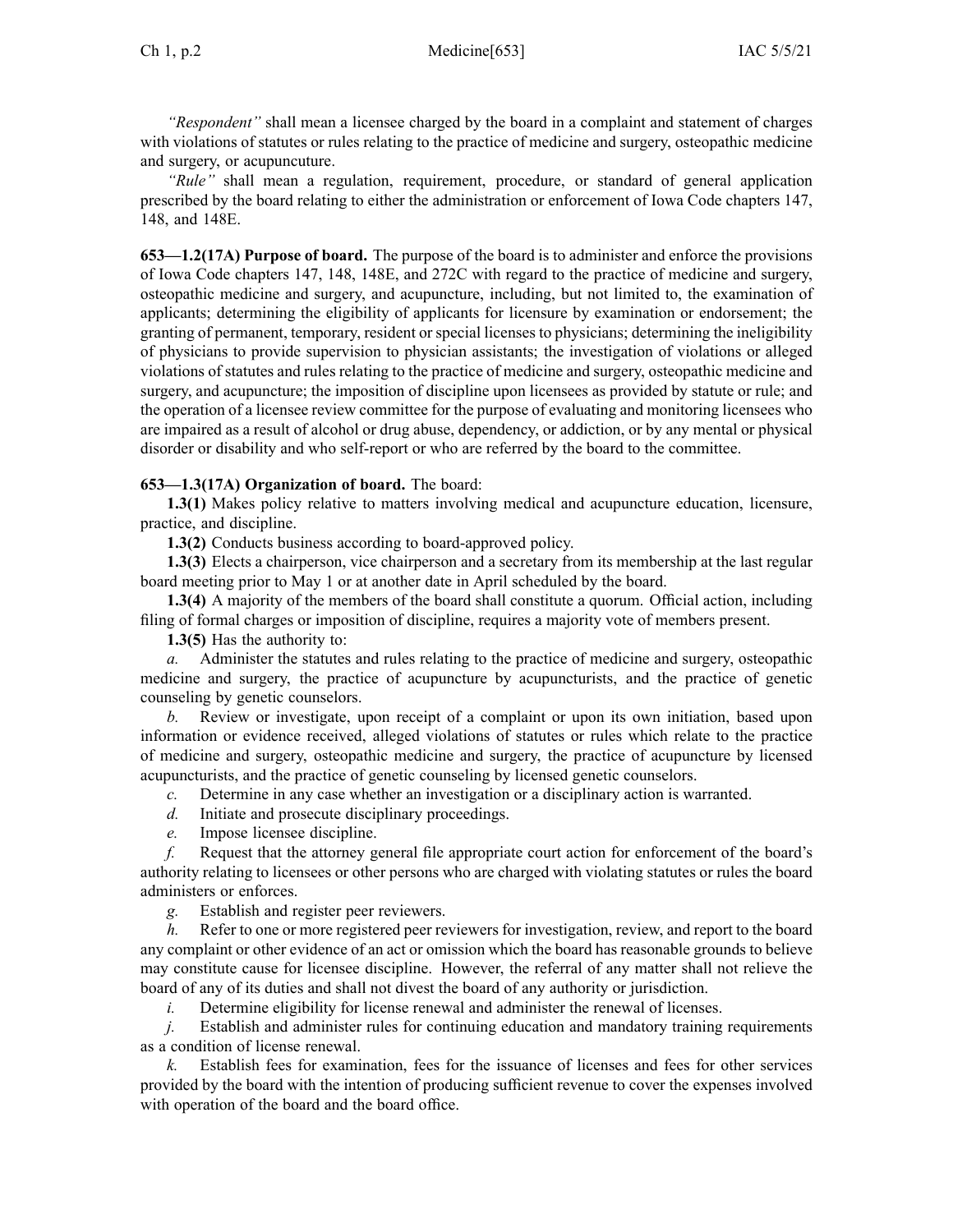*l.* Establish committees of the board, the members of which, except for the executive committee, shall be appointed by the board chairperson and shall not constitute <sup>a</sup> quorum of the board. The board chairperson shall appoint committee chairpersons. Committees of the board may include:

(1) Executive committee. The membership shall be composed of the elected officers of the board and two at-large members appointed by the chairperson. At least one public member shall be appointed to the executive committee. The executive committee duties may include, but are not limited to:

1. Guidance and supervision of the executive director.

2. Budgetary review and recommendations to the board.

3. Review and recommendations to the board on rules and legislative proposals.

4. Study and recommendations to the board on practice issues and policy.

(2) Screening committee. The committee reviews complaints and makes recommendations to the board on appropriate action including further investigation or referral to the board for closure.

(3) Licensure committee. Its duties may include:

1. Recommending appropriate action on completed applications for licensure.

2. Conducting interviews with applicants when appropriate.

3. Reviewing licensure examination matters.

4. Reviewing and recommending to the board appropriate changes in licensure application forms.

5. Reviewing and making recommendations to the board regarding volunteer physician applicants who wish to participate in the state-indemnified volunteer physician program and who are under investigation or who have or have had disciplinary action against <sup>a</sup> license in the presen<sup>t</sup> or in the past.

6. Making recommendations on licensure policy issues.

(4) Monitoring committee. The committee overseesthe monitoring of licensees under board orders and makes recommendations to the board on these matters.

*m.* Establish the Iowa physician health committee as its licensee review committee.

*n.* Advise the director of the department of public health in evaluating potential candidates for the position of executive director, consult with the director in the hiring of the executive director, and review and advise the director on the performance of the executive director in the discharge of the executive director's duties.

*o.* Adopt administrative rules and pursue legislation where necessary to conduct the board's business.

*p.* Establish <sup>a</sup> pool of up to ten alternate board members to serve on <sup>a</sup> hearing panel when <sup>a</sup> sufficient number of board members is unavailable to hear <sup>a</sup> contested case.

**1.3(6)** Guide and direct <sup>a</sup> full-time executive director who:

*a.* Is not <sup>a</sup> member of the board.

*b.* Under the supervision of the director of the department of public health and the guidance or direction of the board performs administrative duties of the board including, but not limited to: staff supervision and delegation; administration and enforcement of the statutes and rules relating to the practice of medicine and surgery, osteopathic medicine and surgery, the practice of acupuncture, and the practice of genetic counseling; issuance of subpoenas on behalf of the board or <sup>a</sup> committee of the board during the investigation of possible violations; and enunciation of policy on behalf of the board.

**1.3(7)** Establishes, in accordance with Iowa Code section [148.2A](https://www.legis.iowa.gov/docs/ico/section/148.2A.pdf), <sup>a</sup> pool of alternate board members.

*a.* At the beginning of each fiscal year, the executive director presents <sup>a</sup> list of persons who are qualified under Iowa Code section [148.2A](https://www.legis.iowa.gov/docs/ico/section/148.2A.pdf) to serve as alternate board members for the year beginning September 1.

*b.* The executive director shall presen<sup>t</sup> the board-approved list of alternate board members to the governor for approval.

Once the governor approves an alternate board member, the executive director or designee may assign the approved member to hear <sup>a</sup> contested case when an approved number of board members is unavailable.

[**ARC [5599C](https://www.legis.iowa.gov/docs/aco/arc/5599C.pdf)**, IAB 5/5/21, effective 6/9/21]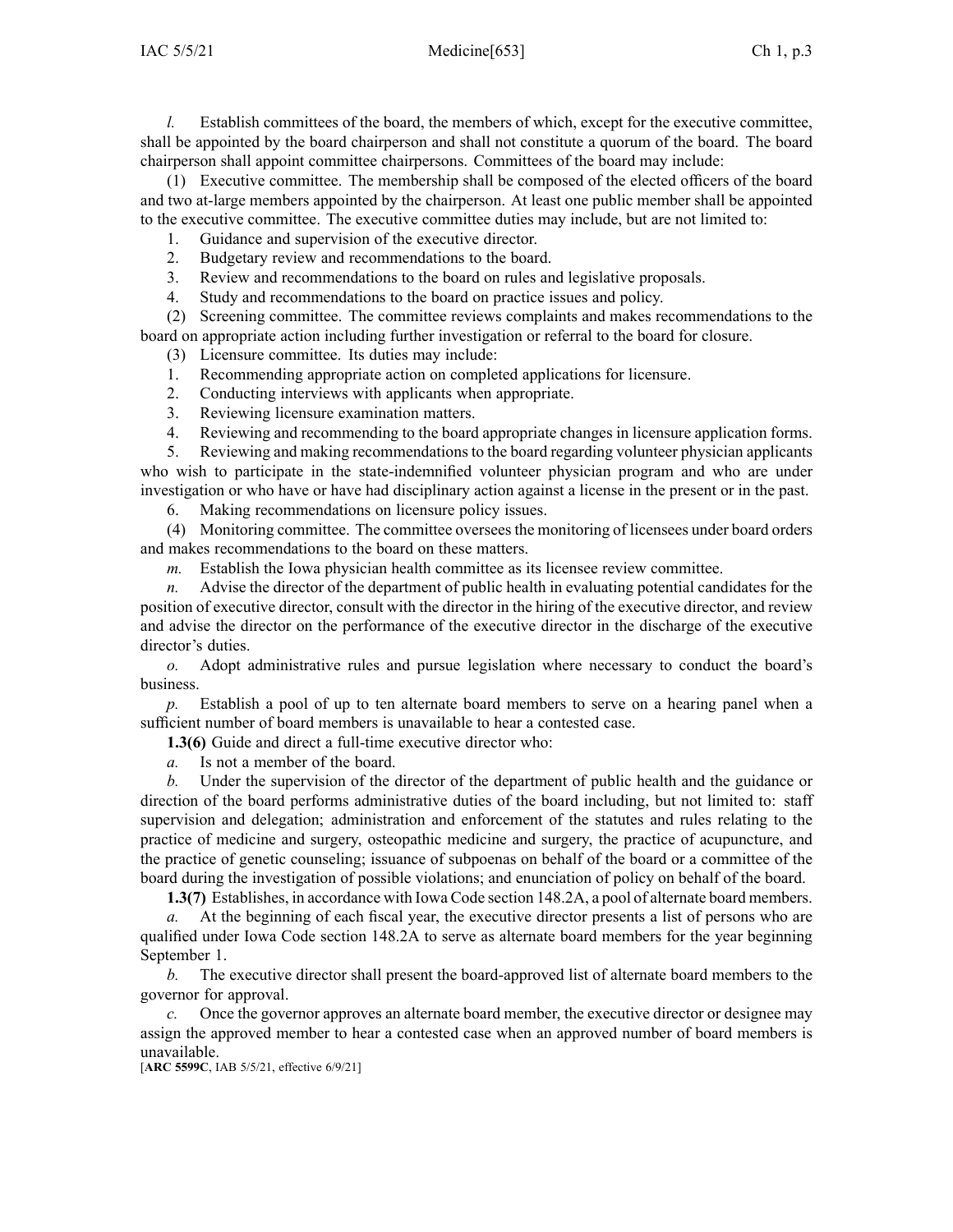**653—1.4(17A) Official communications.** All official communications, including submissions and requests, should be addressed to the Executive Director, Iowa Board of Medicine, 400 S.W. 8th Street, Suite C, Des Moines, Iowa 50309-4686.

**653—1.5(17A) Office hours.** The office of the board is open for public business from 8 a.m. to 4:30 p.m., Monday to Friday of each week, excep<sup>t</sup> holidays.

**653—1.6(17A) Meetings.** The board shall meet at least six times per year. Dates and location of board meetings may be obtained from the board's office or on the board's website at www.medicalboard.iowa.gov.

Except as otherwise provided by statute, all board meetings shall be open, and the public shall be permitted to attend the meetings.

## **653—1.7(17A,147) Petition to promulgate, amend or repeal <sup>a</sup> rule.**

**1.7(1)** An interested person or other legal entity may petition the board requesting the promulgation, amendment or repeal of <sup>a</sup> rule.

**1.7(2)** The petition shall be in writing, signed by or on behalf of the petitioner and contain <sup>a</sup> detailed statement of:

*a.* The rule that the petitioner is requesting the board to promulgate, amend or repeal. The petitioner shall indicate deletions to the current rule with brackets and additions to the current rule with underlining.

*b.* Facts in sufficient detail to show the reasons for the proposed action.

*c.* All propositions of law to be asserted by petitioner.

**1.7(3)** The petition shall be in typewritten or printed form, captioned BEFORE THE IOWA BOARD OF MEDICINE and shall be deemed filed when received by the executive director.

**1.7(4)** Upon receipt of the petition the executive director shall:

*a.* Mail within ten days <sup>a</sup> copy of the petition to any parties named in it. The petition shall be deemed served on the date of mailing to the last-known address of the party being served.

*b.* Advise petitioner that petitioner has 30 days within which to submit written views.

*c.* Schedule oral presentation of petitioner's view if the board so directs.

*d.* Within 60 days after date of submission of the petition, either deny the petition or initiate rule-making proceedings in accordance with Iowa Code chapter [17A](https://www.legis.iowa.gov/docs/ico/chapter/17A.pdf).

**1.7(5)** In the case of <sup>a</sup> denial of <sup>a</sup> petition to promulgate, amend or repeal <sup>a</sup> rule, the board or its executive director shall issue an order setting forth the reasons in detail for denial of the petition. The order shall be mailed to the petitioner and all other persons upon whom <sup>a</sup> copy of the petition was served.

### **653—1.8(17A) Public hearings prior to the adoption, amendment or repeal of any rule.**

**1.8(1)** *Scheduling <sup>a</sup> public hearing.* The board may at its discretion hold <sup>a</sup> public hearing, or it shall hold <sup>a</sup> public hearing upon the written reques<sup>t</sup> of at least 25 interested persons, <sup>a</sup> governmental subdivision, an agency, or an association of 25 persons.

*a.* If the board chooses to hold <sup>a</sup> public hearing, it will announce the date, time, and location in the Iowa Administrative Bulletin.

*b.* If the board has not scheduled a public hearing and a person or an organization wishes to request one, <sup>a</sup> written reques<sup>t</sup> for <sup>a</sup> public hearing shall be received by the executive director within 20 days after the notice of intended action has been published.

(1) The executive director shall schedule <sup>a</sup> public hearing if the request(s) meets the requirements of this rule.

(2) The executive director shall set the date, time, and location of the public hearing.

(3) The individual or organization requesting the public hearing shall be notified of the date, time, and location of the public hearing by certified mail.

**1.8(2)** *Proceedings at the public hearing.* The chairperson of the board shall serve as the presiding officer or appoint <sup>a</sup> presiding officer over the public hearing.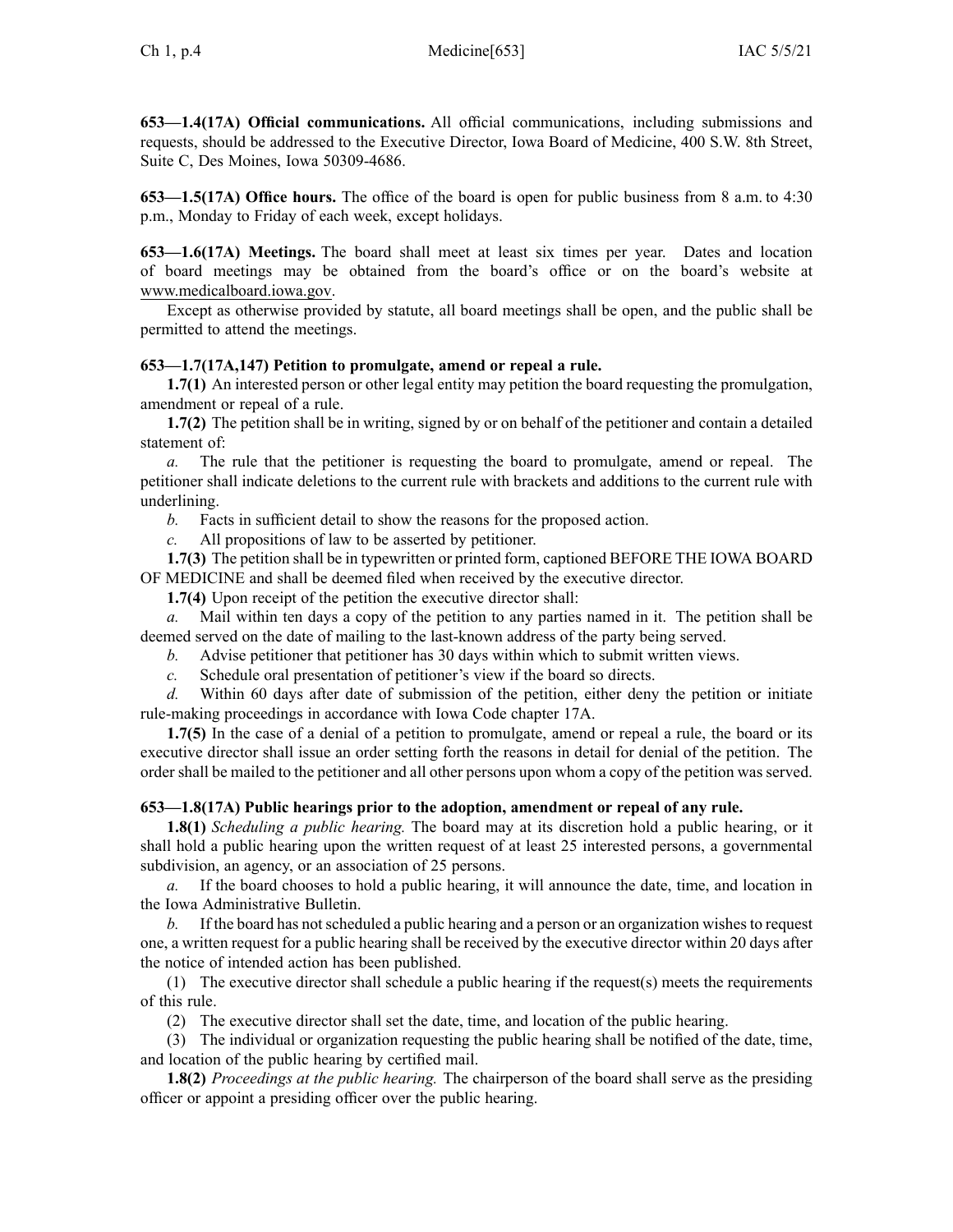*a.* Any individual(s) may presen<sup>t</sup> either written or oral comments pertinent to the rule(s) for which the public hearing has been scheduled.

(1) Any individual(s) desiring to make written comments in advance of the hearing shall submit these comments to the executive director. The presiding officer shall accep<sup>t</sup> written comments at the hearing.

(2) Any individual(s) desiring to make an oral presentation shall be presen<sup>t</sup> at the hearing and ask to speak.

*b.* The authority of the presiding officer during the public hearing includes:

(1) Setting <sup>a</sup> time limit on oral presentations if necessary;

(2) Excluding any individual(s) who may be either disruptive or obstructive to the hearing;

- (3) Ruling that the oral presentation or discussion is not pertinent to the hearing; and
- (4) Accepting any written testimony.

*c.* The conduct of the presiding officer during the public hearing shall include but need not be limited to:

(1) Open the hearing and receive appearances.

(2) Enter the notice of hearing into the public record.

(3) Review rule(s) under adoption, amendment or repeal and provide rationale for the proposed action by the board.

(4) Receive written and oral presentations.

(5) Read into the official public record written comments which have been submitted.

(6) Inform those individuals presen<sup>t</sup> that within 30 days of the date of hearing the board shall issue <sup>a</sup> written statement of the principal reasons for and against the rule it adopted, incorporating therein the reasons either for accepting or overruling considerations urged against the rule.

(7) Adjourn the hearing.

## **653—1.9(17A) Declaratory orders.**

**1.9(1)** *Petition for declaratory order.* Any person may file <sup>a</sup> petition with the board of medicine for <sup>a</sup> declaratory order as to the applicability to specified circumstances of <sup>a</sup> statute, rule, or order within the primary jurisdiction of the board. A petition is deemed filed when it is received by the board office. The board shall provide the petitioner with <sup>a</sup> file-stamped copy of the petition if the petitioner provides the board office with an extra copy for this purpose. The petition must be typewritten or legibly handwritten in ink and must substantially conform to the following form:

|  | BOARD OF MEDICINE |
|--|-------------------|
|  |                   |

| Petition by (Name of Petitioner)<br>for a Declaratory Order on<br>(Cite provisions of law involved). | PETITION FOR<br>DECLARATORY ORDER |
|------------------------------------------------------------------------------------------------------|-----------------------------------|
|------------------------------------------------------------------------------------------------------|-----------------------------------|

The petition must provide the following information:

1. A clear and concise statement of all relevant facts on which the order is requested.

2. A citation and the relevant language of the specific statutes, rules, policies, decisions, or orders, whose applicability is questioned, and any other relevant law.

3. The questions petitioner wants answered, stated clearly and concisely.

4. The answers to the questions desired by the petitioner and <sup>a</sup> summary of the reasons urged by the petitioner in suppor<sup>t</sup> of those answers.

5. The reasons for requesting the declaratory order and disclosure of the petitioner's interest in the outcome.

6. A statement indicating whether the petitioner is currently <sup>a</sup> party to another proceeding involving the questions at issue and whether, to the petitioner's knowledge, those questions have been decided by, are pending determination by, or are under investigation by, any governmental entity.

7. The names and addresses of other persons, or <sup>a</sup> description of any class of persons, known by petitioner to be affected by, or interested in, the questions presented in the petition.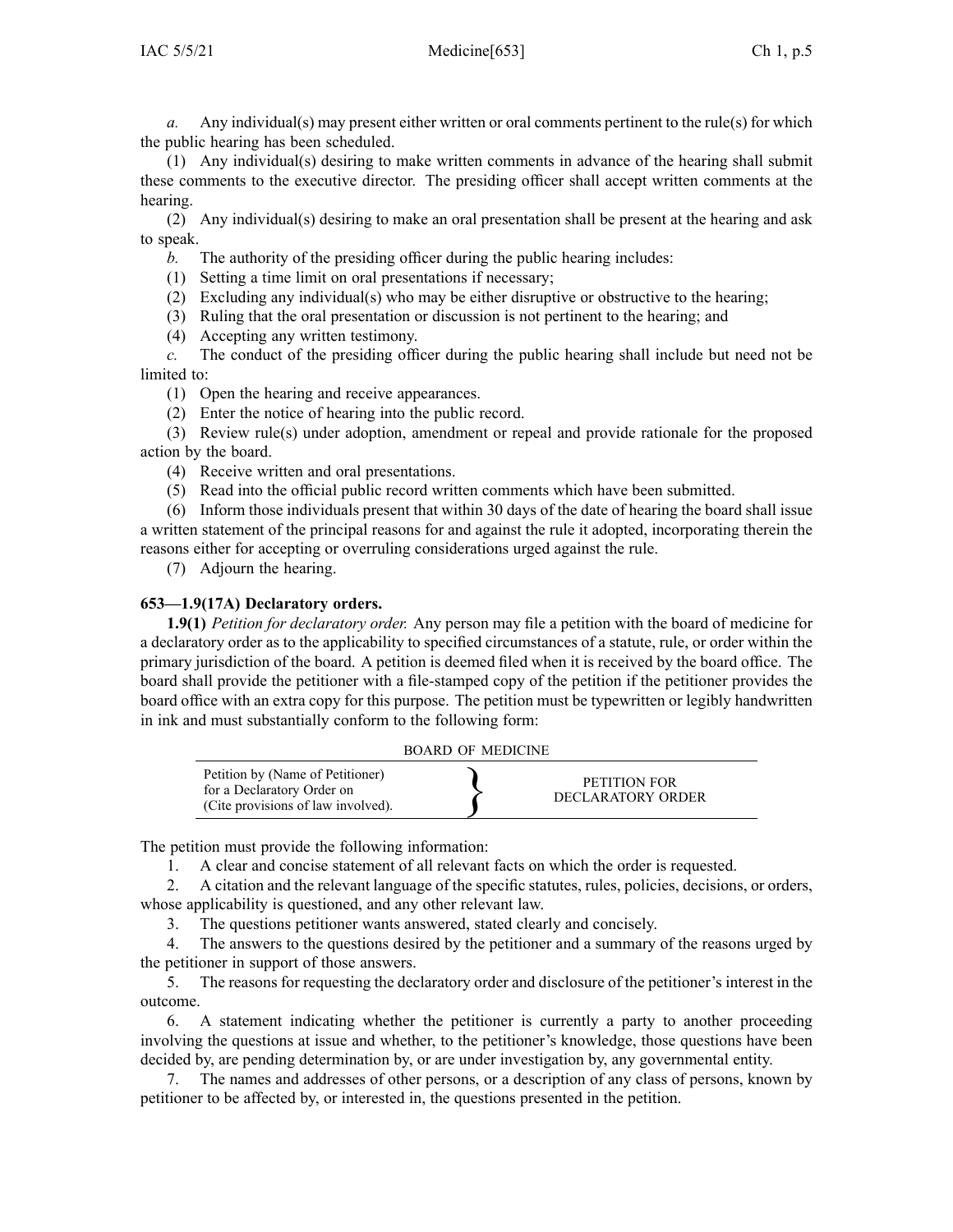8. Any reques<sup>t</sup> by petitioner for <sup>a</sup> meeting provided for by 1.9(7).

The petition must be dated and signed by the petitioner or the petitioner's representative. It must also include the name, mailing address, and telephone number of the petitioner and petitioner's representative, and <sup>a</sup> statement indicating the person to whom communications concerning the petition should be directed.

**1.9(2)** *Notice of petition.* Within 15 days after receipt of <sup>a</sup> petition for <sup>a</sup> declaratory order, the board shall give notice of the petition to all persons not served by the petitioner pursuan<sup>t</sup> to [1.9\(6\)](https://www.legis.iowa.gov/docs/iac/rule/653.1.9.pdf)*"c"* to whom notice is required by any provision of law. The board may also give notice to any other persons.

**1.9(3)** *Intervention.*

*a.* Persons who qualify under any applicable provision of law as an intervenor and who file <sup>a</sup> petition for intervention within 20 days of the filing of <sup>a</sup> petition for declaratory order shall be allowed to intervene in <sup>a</sup> proceeding for <sup>a</sup> declaratory order.

*b.* Any person who files <sup>a</sup> petition for intervention at any time prior to the issuance of an order may be allowed to intervene in <sup>a</sup> proceeding for <sup>a</sup> declaratory order at the discretion of the board.

*c.* A petition for intervention shall be filed with the executive director at the board office. Such <sup>a</sup> petition is deemed filed when it is received by that office. The board will provide the petitioner with <sup>a</sup> file-stamped copy of the petition for intervention if the petitioner provides an extra copy for this purpose. A petition for intervention must be typewritten or legibly handwritten in ink and must substantially conform to the following form:

| Petition by (Name of Original Petitioner)<br>for a Declaratory Order on (Cite<br>provisions of law cited in original petition). |  | PETITION FOR<br><b>INTERVENTION</b> |
|---------------------------------------------------------------------------------------------------------------------------------|--|-------------------------------------|
|---------------------------------------------------------------------------------------------------------------------------------|--|-------------------------------------|

The petition for intervention must provide the following information:

1. Facts supporting the intervenor's standing and qualifications for intervention.

2. The answers urged by the intervenor to the question or questions presented and <sup>a</sup> summary of the reasons urged in suppor<sup>t</sup> of those answers.

3. Reasons for requesting intervention and disclosure of the intervenor's interest in the outcome.

4. A statement indicating whether the intervenor is currently <sup>a</sup> party to any proceeding involving the questions at issue and whether, to the intervenor's knowledge, those questions have been decided by, are pending determination by, or are under investigation by, any governmental entity.

5. The names and addresses of any additional persons, or <sup>a</sup> description of any additional class of persons, known by the intervenor to be affected by, or interested in, the questions presented.

6. Whether the intervenor consents to be bound by the determination of the matters presented in the declaratory order proceeding.

The petition must be dated and signed by the intervenor or the intervenor's representative. It must also include the name, mailing address, and telephone number of the intervenor and intervenor's representative, and <sup>a</sup> statement indicating the person to whom communications should be directed.

**1.9(4)** *Briefs.* The petitioner or any intervenor may file <sup>a</sup> brief in suppor<sup>t</sup> of the position urged. The board may reques<sup>t</sup> <sup>a</sup> brief from the petitioner, any intervenor, or any other person concerning the questions raised.

**1.9(5)** *Inquiries.* Inquiries concerning the status of <sup>a</sup> declaratory order proceeding may be made to the executive director at the board office.

**1.9(6)** *Service and filing of petitions and other papers.*

*When service required.* Except where otherwise provided by law, every petition for declaratory order, petition for intervention, brief, or other paper filed in <sup>a</sup> proceeding for <sup>a</sup> declaratory order shall be served upon each of the parties of record to the proceeding, and on all other persons identified in the petition for declaratory order or petition for intervention as affected by or interested in the questions presented, simultaneously with their filing. The party filing <sup>a</sup> document is responsible for service on all parties and other affected or interested persons.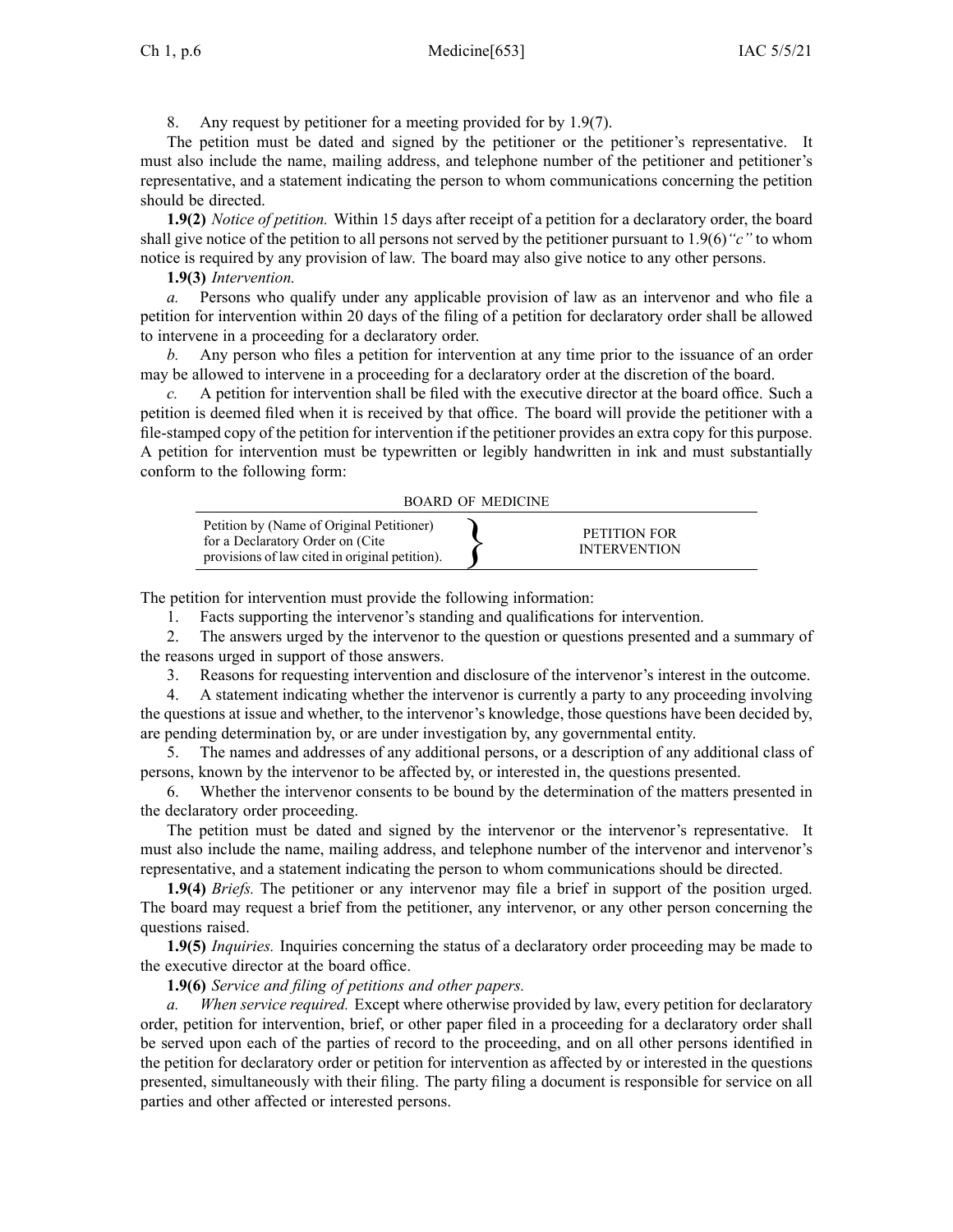### IAC 5/5/21 Medicine[653] Ch 1, p.7

*b. Filing—when required.* All petitions for declaratory orders, petitions for intervention, briefs, or other papers in <sup>a</sup> proceeding for <sup>a</sup> declaratory order shall be filed with the executive director at the board office. All petitions, briefs, or other papers that are required to be served upon <sup>a</sup> party shall be filed simultaneously with the board.

*c. Method of service, time of filing, and proof of mailing.* Method of service, time of filing, and proof of mailing shall be as provided by [653—25.11](https://www.legis.iowa.gov/docs/iac/rule/653.25.11.pdf)(17A).

**1.9(7)** *Consideration.* Upon reques<sup>t</sup> by petitioner, the board must schedule <sup>a</sup> brief and informal meeting between the original petitioner, all intervenors, and the board, <sup>a</sup> member of the board, or <sup>a</sup> member of the staff of the board, to discuss the questions raised. The board may solicit comments from any person on the questions raised. Also, comments on the questions raised may be submitted to the board by any person.

**1.9(8)** *Action on petition.*

*a.* Within the time allowed by Iowa Code section [17A.9\(5\)](https://www.legis.iowa.gov/docs/ico/section/17A.9.pdf), after receipt of <sup>a</sup> petition for <sup>a</sup> declaratory order, the board shall take action on the petition as required by Iowa Code section [17A.9\(5\)](https://www.legis.iowa.gov/docs/ico/section/17A.9.pdf).

*b.* The date of issuance of an order or of a refusal to issue an order is as defined in [653—subrule](https://www.legis.iowa.gov/docs/iac/rule/653.25.11.pdf) [25.11\(4\)](https://www.legis.iowa.gov/docs/iac/rule/653.25.11.pdf).

**1.9(9)** *Refusal to issue order.*

*a.* The board shall not issue <sup>a</sup> declaratory order where prohibited by Iowa Code section [17A.9\(1\)](https://www.legis.iowa.gov/docs/ico/section/17A.9.pdf) and may refuse to issue <sup>a</sup> declaratory order on some or all questions raised for the following reasons:

(1) The petition does not substantially comply with the required form.

(2) The petition does not contain factssufficient to demonstrate that the petitioner will be aggrieved or adversely affected by the failure of the board to issue an order.

(3) The board does not have jurisdiction over the questions presented in the petition.

(4) The questions presented by the petition are also presented in <sup>a</sup> current rule making, contested case, or other agency or judicial proceeding, that may definitively resolve them.

(5) The questions presented by the petition would more properly be resolved in <sup>a</sup> different type of proceeding or by another body with jurisdiction over the matter.

(6) The facts or questions presented in the petition are unclear, overbroad, insufficient, or otherwise inappropriate as <sup>a</sup> basis upon which to issue an order.

(7) There is no need to issue an order because the questions raised in the petition have been settled due to <sup>a</sup> change in circumstances.

(8) The petition is not based upon facts calculated to aid in the planning of future conduct but is, instead, based solely upon prior conduct in an effort to establish the effect of that conduct or to challenge an agency decision already made.

(9) The petition requests <sup>a</sup> declaratory order that would necessarily determine the legal rights, duties, or responsibilities of other persons who have not joined in the petition, intervened separately, or filed <sup>a</sup> similar petition and whose position on the questions presented may fairly be presumed to be adverse to that of petitioner.

(10) The petitioner requests the board to determine whether <sup>a</sup> statute is unconstitutional on its face.

*b.* A refusal to issue <sup>a</sup> declaratory order must indicate the specific grounds for the refusal and constitutes final agency action on the petition.

*c.* Refusal to issue <sup>a</sup> declaratory order pursuan<sup>t</sup> to this provision does not preclude the filing of <sup>a</sup> new petition that seeks to eliminate the grounds for the refusal to issue an order.

**1.9(10)** *Contents of declaratory order—effective date.* In addition to the order itself, <sup>a</sup> declaratory order must contain the date of itsissuance, the name of petitioner and all intervenors, the specific statutes, rules, policies, decisions, or orders involved, the particular facts upon which it is based, and the reasons for its conclusion. A declaratory order is effective on the date of issuance.

**1.9(11)** *Copies of orders.* A copy of all orders issued in response to <sup>a</sup> petition for <sup>a</sup> declaratory order shall be mailed promptly to the original petitioner and all intervenors.

**1.9(12)** *Effect of <sup>a</sup> declaratory order.* A declaratory order has the same status and binding effect as <sup>a</sup> final order issued in <sup>a</sup> contested case proceeding. It is binding on the board, the petitioner, and any intervenors who consent to be bound and is applicable only in circumstances where the relevant facts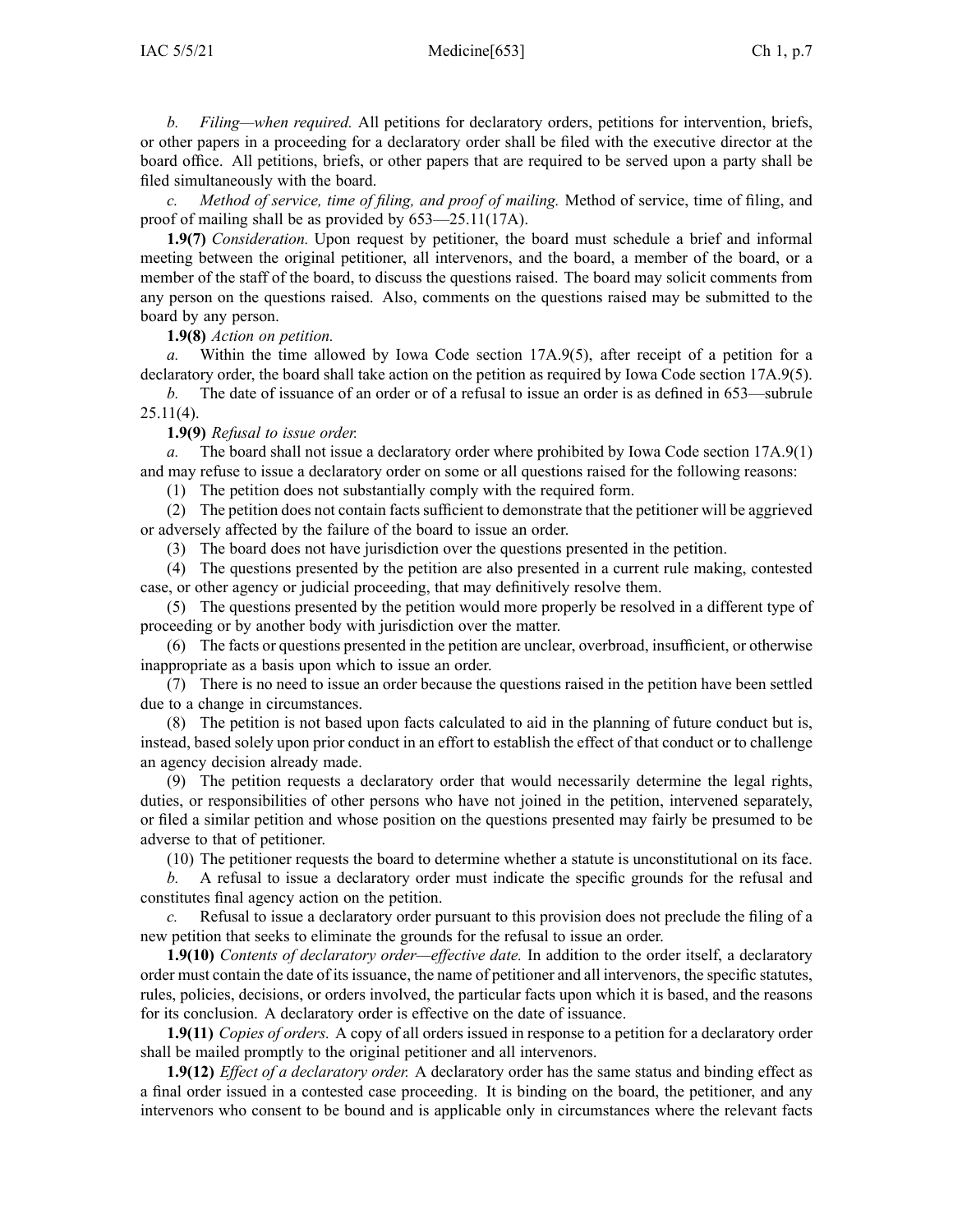and the law involved are indistinguishable from those on which the order was based. As to all other persons, <sup>a</sup> declaratory order serves only as precedent and is not binding on the board of medicine. The issuance of <sup>a</sup> declaratory order constitutes final agency action on the petition.

These rules are intended to implement Iowa Code chapters [17A](https://www.legis.iowa.gov/docs/ico/chapter/17A.pdf), [21](https://www.legis.iowa.gov/docs/ico/chapter/21.pdf), [68B](https://www.legis.iowa.gov/docs/ico/chapter/68B.pdf), [148](https://www.legis.iowa.gov/docs/ico/chapter/148.pdf), [148E](https://www.legis.iowa.gov/docs/ico/chapter/148E.pdf), [252J](https://www.legis.iowa.gov/docs/ico/chapter/252J.pdf), [261](https://www.legis.iowa.gov/docs/ico/chapter/261.pdf), and [272C](https://www.legis.iowa.gov/docs/ico/chapter/272C.pdf).

## **653—1.10(68B) Selling of goods or services by members of the board or Iowa physician health committee (IPHC).**

**1.10(1)** *Application of the rule.* The board members and members of the IPHC shall not sell, either directly or indirectly, any goods or services to individuals, associations, or corporations that are subject to the regulatory authority of the department excep<sup>t</sup> as authorized by this rule.

**1.10(2)** *Consent.* Consent shall be given by <sup>a</sup> majority of the members of the board. Consent shall not be given to an official to sell goods or services to an individual, association, or corporation regulated by the department unless all of the following conditions are met:

*a.* The official requesting consent does not have authority to determine whether consent should be given.

*b.* The official's duties or functions are not related to the department's regulatory authority over the individual, association or corporation to whom the goods and services are being sold, or the selling of the good or service does not affect the official's duties or functions.

The selling of the good or service does not include acting as an advocate on behalf of the individual, association, or corporation to the department.

*d.* The selling of the good or service does not result in the official's selling <sup>a</sup> good or service to the department on behalf of the individual, association, or corporation.

**1.10(3)** *Authorized sales.* Sales may be authorized under the following conditions:

*a.* A member of the board or IPHC may sell goods or services to any individual, association, or corporation regulated by any division within the department, other than the board or committee on which that official serves. This consent is granted because the sale of such goods or services does not affect the member's duties or functions on the board or IPHC.

*b.* A member of the board may sell goods or services to any individual, association, or corporation regulated by the board if those goods or services are routinely provided to the public as par<sup>t</sup> of that person's regular professional practice. This consent is granted because the sale of such goods or services does not affect the board or IPHC member's duties or functions on the board or IPHC, respectively. In the event an individual, association, or corporation regulated by the board, to whom <sup>a</sup> board or IPHC member sells goods or services is directly involved in any matter pending before the board, including <sup>a</sup> disciplinary matter, that board or IPHC member shall not participate in any deliberation or decision concerning that matter. In the event <sup>a</sup> complaint is filed with the board concerning the services provided by the board or IPHC member to <sup>a</sup> member of the public, that board or IPHC member is otherwise prohibited by law from participating in any discussion or decision by the licensing board in that case.

*c.* Individual application and approval are not required for the sales authorized by this rule unless there are unique facts surrounding <sup>a</sup> particular sale which would cause the sale to affect the seller's duties or functions, would give the buyer an advantage in dealing with the board or IPHC, or would otherwise presen<sup>t</sup> <sup>a</sup> conflict of interest.

**1.10(4)** *Application for consent.* Prior to selling <sup>a</sup> good or service to an individual, association, or corporation subject to the regulatory authority of the department, an official must obtain prior written consent unless the sale is specifically allowed in subrule [1.10\(3\)](https://www.legis.iowa.gov/docs/iac/rule/653.1.10.pdf). The reques<sup>t</sup> for consent must be in writing and signed by the official requesting consent. The application must provide <sup>a</sup> clear statement of all relevant facts concerning the sale. The application should identify the parties to the sale and the amount of compensation. The application should also explain why the sale should be allowed.

**1.10(5)** *Limitation of consent.* Consent shall be in writing and shall be valid only for the activities and the time period specifically described in the consent. Consent can be revoked at any time by <sup>a</sup> majority vote of the members of the board upon written notice to the board. A consent provided under this chapter does not constitute authorization for any activity which is <sup>a</sup> conflict of interest under common